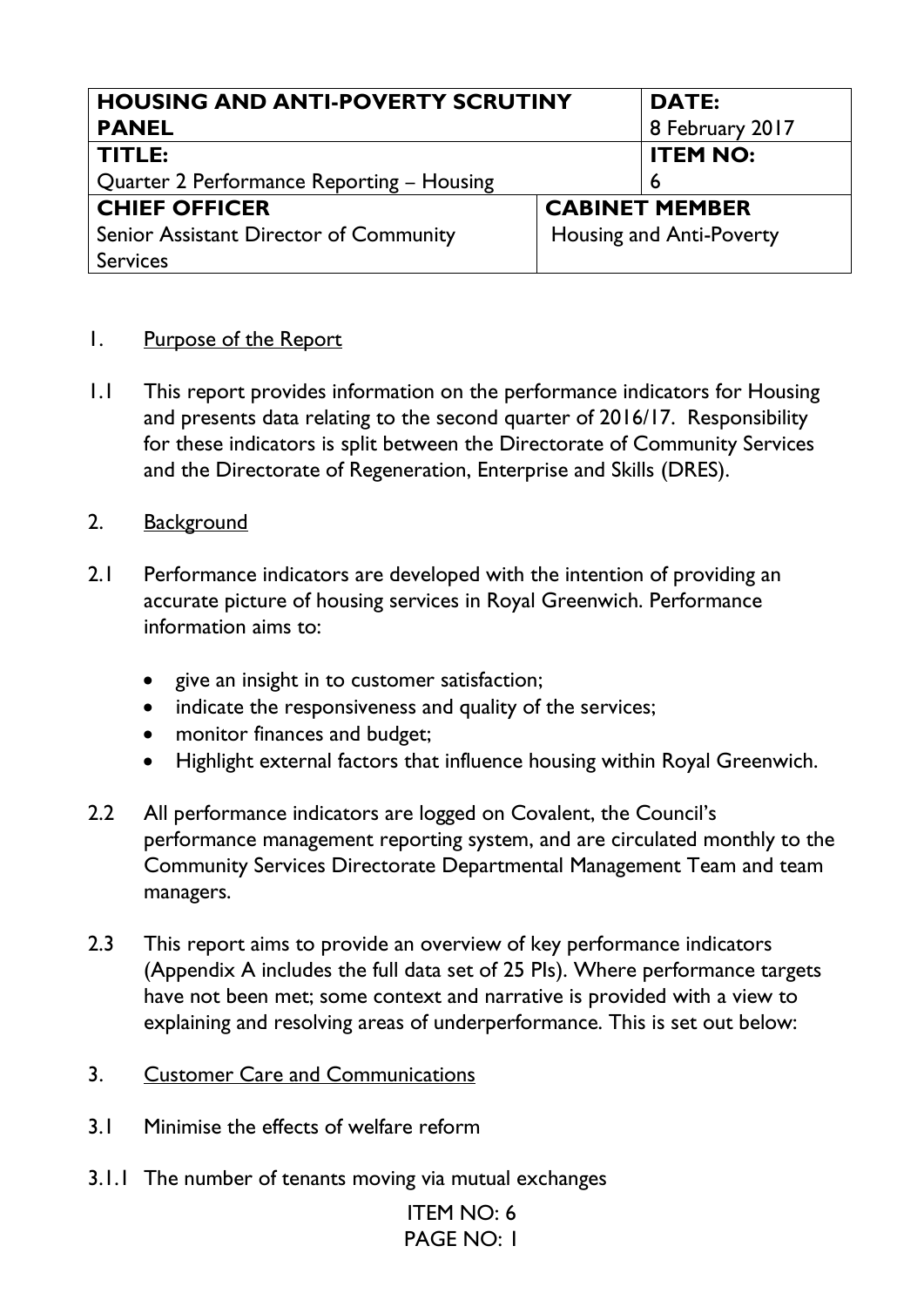There is an annual target of 100 and at the end of this Quarter, a total of 46 mutual exchanges had taken place; just below the expected figure at this stage of 50.

Households are no longer allowed to exchange to a property with an extra bedroom, unless they are not affected by the under-occupation charge. This has had a detrimental effect with regard to the number of mutual exchanges that the Housing Service can consider. The Allocations Service is sending information to all priority applicants on the Housing Register promoting the option of mutual exchange. In addition, the Housing Visitors provide individual advice and information on the scheme.

3.1.2 The number of properties let to tenants under-occupying

The Housing Service had let 59 properties to households who were underoccupying which is below the expected level of 75, in order to meet the annual target of 150. The key factor underlying this trend is the reduced number of Council and Registered Providers' properties which have become available for letting. Asset Management is implementing a high level Voids Improvement Programme to improve the turnaround time for empty properties. The success of the programme will increase the capacity of the Allocations Service to rehouse priority applicants including those who are under-occupying.

- 3.2 Preventing homelessness
- 3.2.1 Number of households living in temporary accommodation, Homelessness Acceptances & Prevention Casework

Homelessness is increasing nationally and London boroughs are experiencing the most significant rises. The number of homeless households to whom London boroughs have accepted a duty rose by 118% between 2010/11 and 2015/16 and levels of homelessness are continuing to rise. The driving factors behind this increase are the lack of access to the private sector because of high rents; high rates of eviction from the private sector, such that is the number one cause of homelessness; welfare reforms.

Greenwich's Housing Options & Support Service (HOSS) has an excellent record of accomplishment in preventing and tackling homelessness. In recognition of this success, in September 2015, the National Practitioner Support Service awarded Greenwich's HOSS the Government's "Gold

```
ITEM NO: 6
PAGE NO: 2
```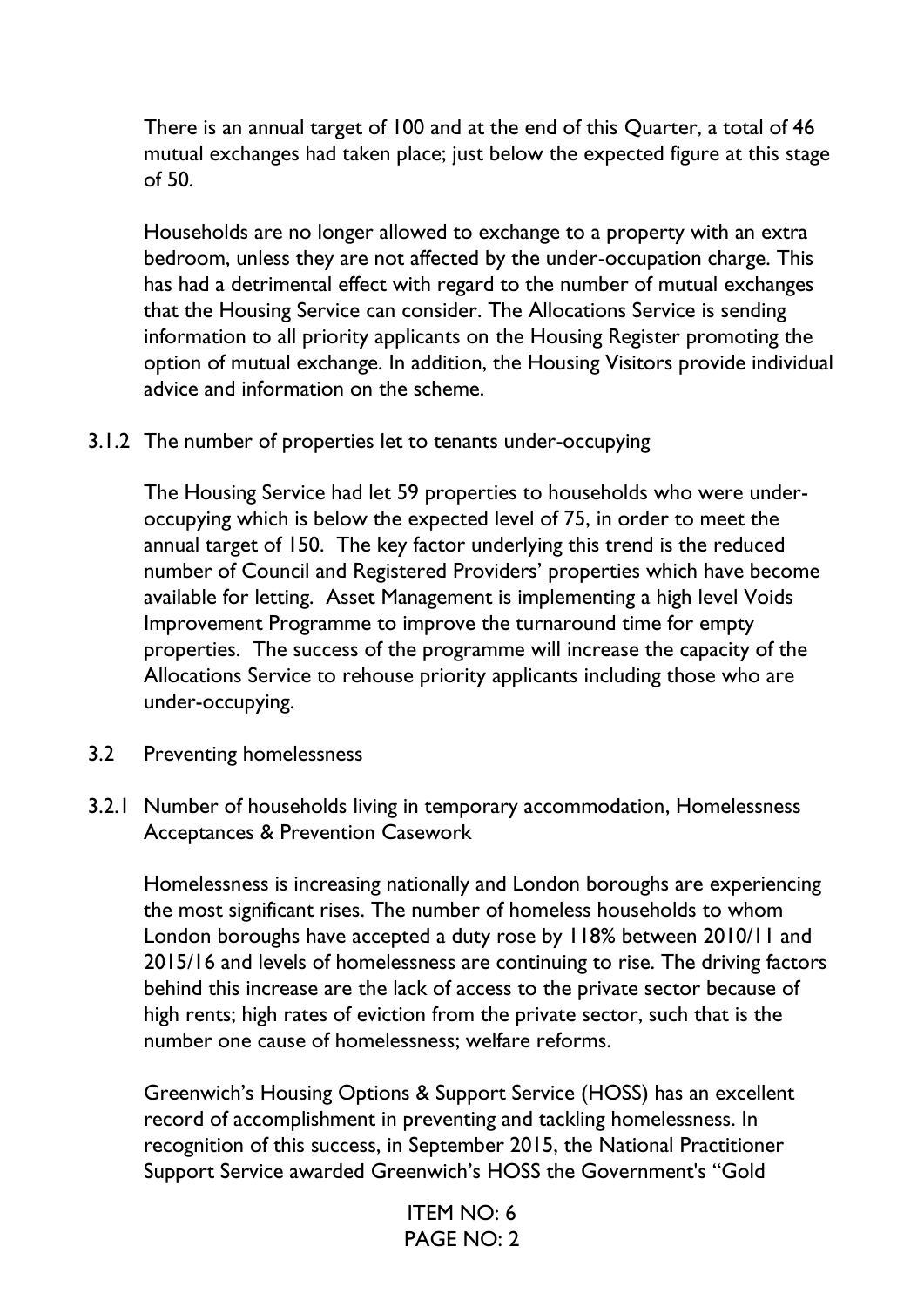Standard"; the first local authority to achieve this standard. This success has continued this year; HOSS in partnership with other agencies has prevented homelessness in 879 cases, through the provision of casework advice and support. The service is therefore on track to significantly exceed the annual target of 1,300. It is therefore proposed that HOSS should increase its the annual target to 1,500, in recognition of the priority of this work.

Greenwich's success in preventing homelessness means that the number of households accepted as statutorily homeless and those that are placed in temporary accommodation is significantly less than for most other London boroughs, including all the other boroughs in the southeast sub-region. Many boroughs have significantly more households in temporary accommodation: as examples, Newham 4,233, Haringey 3,214 and Brent 2,878,

| Borough        | TA 30 Jun 16 | TA 30 Sep 16 | Increase/Decrease |
|----------------|--------------|--------------|-------------------|
| <b>Bexley</b>  | 820          | 867          |                   |
| <b>Bromley</b> | 1307         | 1359         | 52                |
| Greenwich      | 474          | 523          | 49                |
| Lewisham       | 1787         | 1768         | -19               |
| Southwark      | 1476         | <b>601</b>   | l 75              |

South East London Boroughs: Households in Temporary Accommodation, (Q2), September 2016,

Despite the Royal Borough's continued success in preventing homelessness, it is experiencing an unprecedented demand, which means that the number of households to whom the Royal Borough has to accept a statutory duty is rising sharply. In parallel, the Royal Borough has had to place a massively increased number of homeless households in temporary accommodation.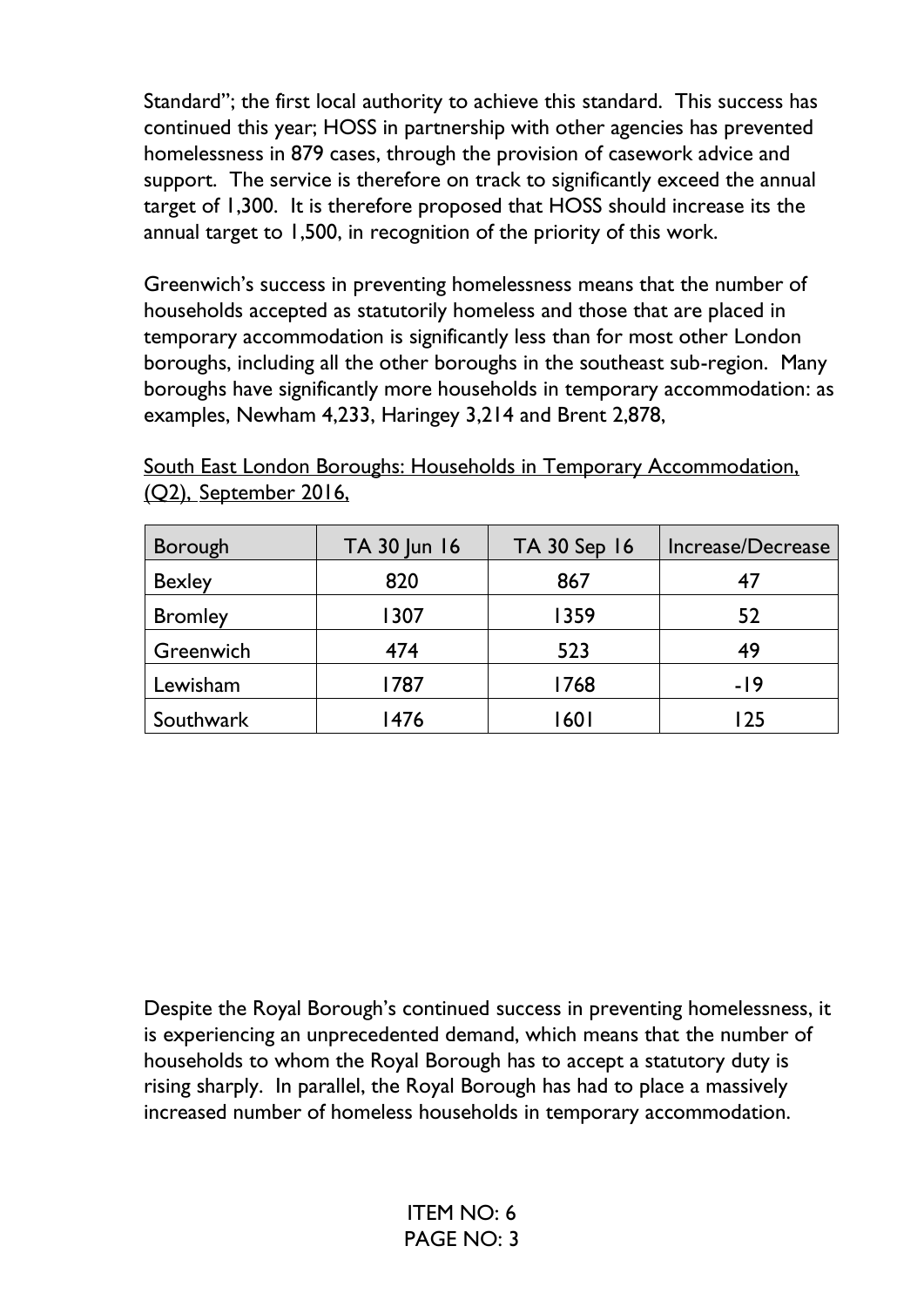Community Services had set targets for 2016/17, that its aim was to accept a maximum of 450 households as statutorily homeless and place a maximum of 450 households in temporary accommodation. At the end of Quarter 2, 523 households were residing in temporary accommodation and the Royal Borough had accepted a statutory homelessness duty for 259 households. In this context, given the scale of the homelessness demand, Community Services is proposing to revise the targets for these two indicators. Community Services will aim to:

- accept a maximum of 550 households as statutorily homeless
- have a maximum of 550 households placed in temporary accommodation
- 3.2.2 Number of private sector properties procured for homeless households Preventing Homelessness

We aim to procure 200 affordable private sector properties a year in order to provide alternative accommodation for households who are at risk of homelessness. However, the escalating rent levels in the private sector market mean that it has been very difficult to procure affordable properties. Community Services had procured 37 properties at the end of Quarter 2 so it is significantly below the level required to meet the target of 200.

 However, the procurement and availability of private sector properties is not an activity which the Royal Borough can control. In addition, it is one of a range of measures, which contributes to, and is included in the prevention of homelessness performance indicator. Therefore, Community Services is proposing to delete this indicator and present information on private sector procurement, within the data on homelessness prevention for future reports.

3.2.3 The Acquisition Programme

A key priority for Community Services is to improve the quality and affordability of temporary accommodation, reducing the Royal Borough's reliance on high cost, private sector placements, a significant proportion of which are out of the borough. To that end, Community Services in partnership with DRES, is carrying out a property Acquisitions Programme.

The Royal Borough's Acquisitions Programme to the value of £17.8M will be funded from a mix of Right to Buy (RTB) receipts (30%) and General Fund borrowing (70%). It will assist in reducing the budget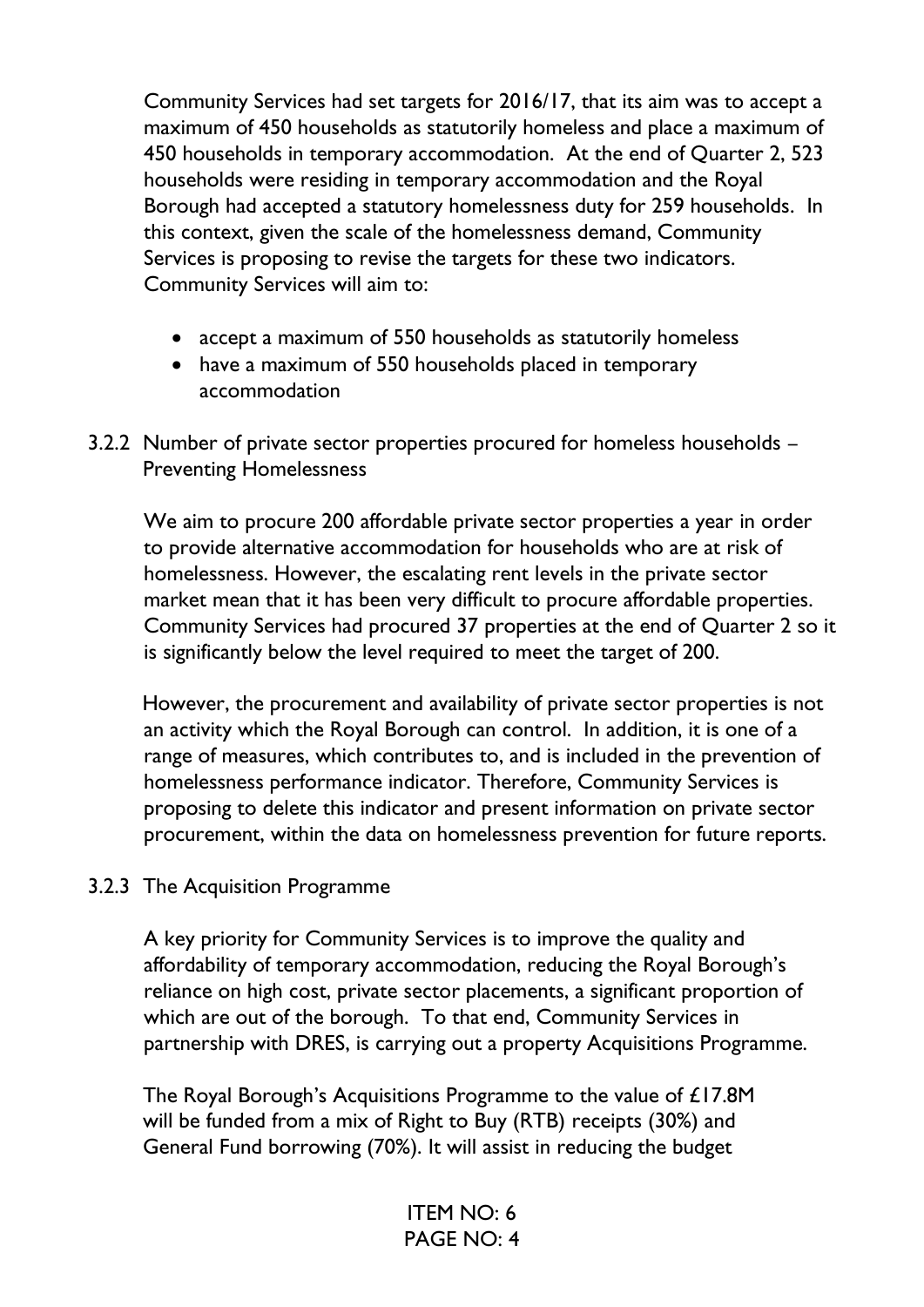pressures, whilst increasing the supply of good quality temporary accommodation located in the borough.

### 3.3 Improve Communications with customers

3.3.1 Percentage of Stage 1 Complaints responded to in 15 working days

89 out of 109 complaints were responded to within 15 working days. Performance levels are mainly attributed to the Asset Management & Repairs Services being in a state of transition following recent organisational changes.

It is apparent that the service faces challenges around response times to customer complaints or enquiries which in turn have led to a significant number falling outside target.

Efforts to deal with the backlog have been successful and the service is now fully back in line with Service Standards. Processes are in place to ensure resources are better aligned towards the tasks and to ensure the service is not back in this position

However, with complaints more generally, it was reported to the Housing and Anti-Poverty Scrutiny Panel in December 2016 that customer satisfaction response rates have been sustained with a significant reduction in the number of complaints received. Some of the factors that have contributed to this improvement include:

- Changing how we make appointments with customers allowing the customer greater choice about when we will call at their home. (We would also expect this change to reduce the number of occasions when we call to carry out a repair but find no-one at home but we are not yet able to report whether this is the case).
- Text alerts are sent to residents' mobile phones to remind them of their repair appointment.
- Revising the scripts used in the Contact Centre to improve the accuracy of repair ordering, thereby reducing those occasions when a resident will wait in only for the wrong operative to arrive to carry out the wrong task.
- Operatives have direct contact with their supervisors whilst in the customer's home, which allows for additional or varied work to be agreed and carried out without the need for a further visit to inspect and agree.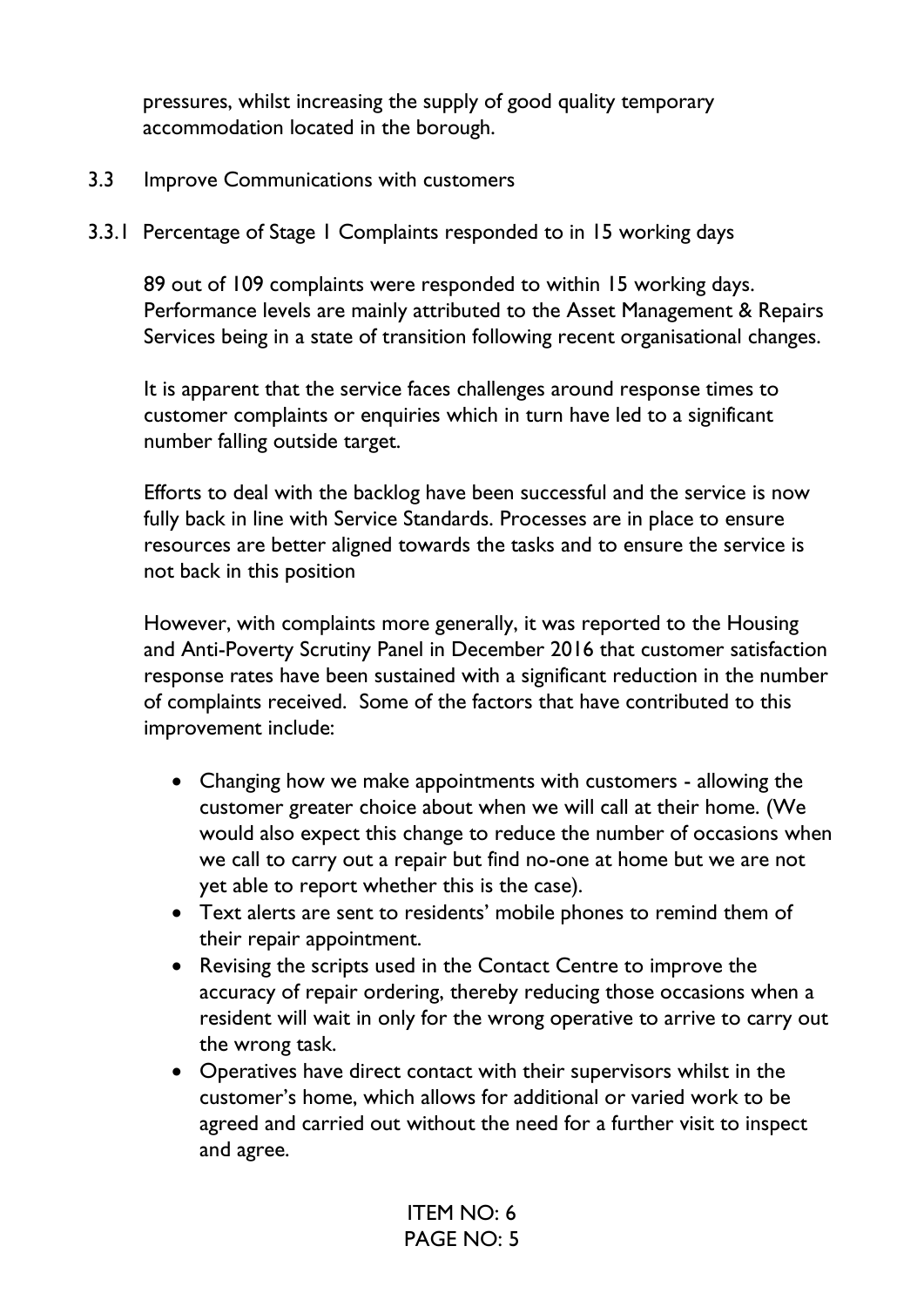The above changes have, in turn, helped us to improve the proportion of repairs that are carried out "Right First Time" - itself a great driver for customer satisfaction.

3.3.2 Percentage of Full – Ombudsman enquiries responded to in 15 working days

Performance improved this quarter to 83.33% of Ombudsman complaints responded to in time. Five out of six were replied to in time.

Unfortunately, Ombudsman complaints are often very complex and targets can be difficult to meet due to Ombudsman not working to fixed deadlines, however, as stated above a review of resources is in place with a view to ensuring that responsiveness targets are met

- 4. Improving the Standard of homes
- 4.1 Improving Repairs Quality and Response Rates
- 4.1.1 Voids Turnaround Time Key to Key

The key to key time has been reducing month by month due to the introduction of new procedures (initial clearance and asbestos checks) within the voids team and allocation times (voids team now book viewing times).

The average turnaround for last Quarter was 62 days; this has improved to 56 days this Quarter.

There is also a service review to look at voids methodology and ways in which service delivery and turnaround time can be improved. The Voids Project Group has examined the end to end process and identified opportunities for short-term and long-term improvement. A full report will be produced in February 2017 that will contain a series of recommendations that will aim to improve void turnaround time within the Royal Borough.

4.1.2 Percentage of non-urgent repairs completed in target time – overall

85.75% of repairs were completed on time against a target of 96% (6198 repairs out of 7,228 repairs).

Following the previous Quarter's report, in which Asset Management identified a shortage of specialist trade operatives, they have now recruited additional specialist staff in order to improve performance. The average

```
ITEM NO: 6
PAGE NO: 6
```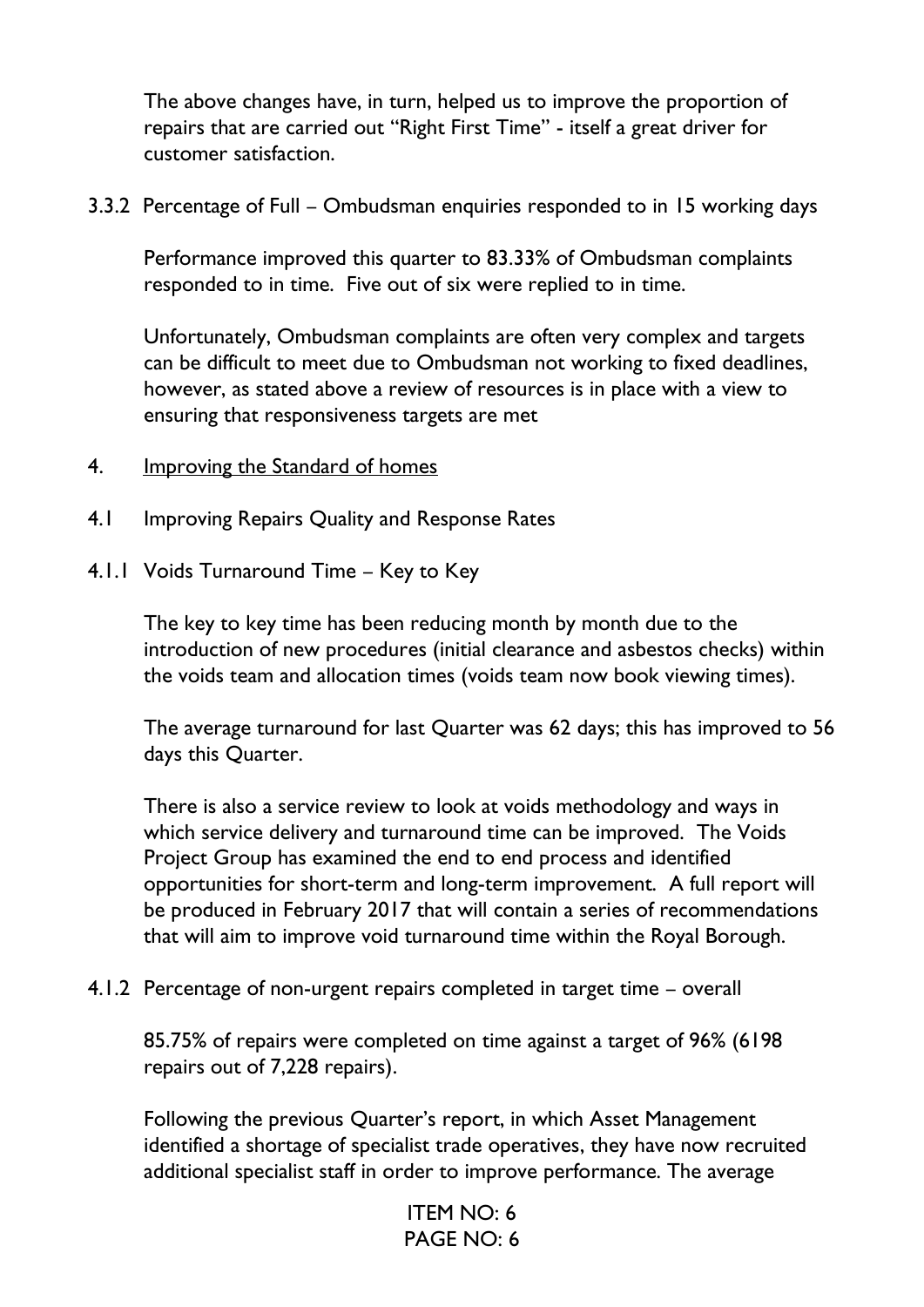waiting time for a non-urgent repair has improved from 12.27 days in 2015/16 to an average of 10.79 days this year. However, Asset Management is putting in place further improvements in order to achieve continuing reductions in the proportion of responsive (non-urgent) repairs that are not carried out within the agreed timescale.

4.1.3 Percentage of urgent repairs completed in target time – overall

The performance for Quarter 2 is 70.35% (4,703 repairs out of 6,837) against a target of 98% target.

The Asset Management and Repairs Service cannot attain the desired target, due to 'out of time appointments' being made which fall beyond performance timescale. This former Best Value Performance Indicator (BV72) measures performance in completing a set list of urgent repairs within governmentspecified time limits. However, to improve customer service the Royal Borough allows its tenants to request appointments to suit their availability to be at home. As a consequence, appointments are made which are outside the performance timescale. This means that Asset Management is completing a proportion of repairs after the target date, at the tenant's request. The Asset Management and Repairs Service is working with colleagues in Housing IT to determine whether they can automatically exclude these repairs from the performance monitoring (but only for those repair orders where the 'late' completion is at the tenant's request).

- 5 Increase Investment and Value for Money
- 5.1 Maximise the collection of rent and service charges
- 5.1.1 Percentage of Former Tenants' Arrears (FTA) collected against current FTA balance

Performance has improved on this indicator with the percentage increasing from 4.48% to 8.06%.

Home-loss payments have reduced in-year and FTA write offs will be expedited within 2016/17 following procedural issues and delays being resolved around sign-off.

A broader rationalisation of FTA structures, roles and responsibilities, in addition to a review of the overall impact and effectiveness of the FTA team is anticipated to commence in 2017/18.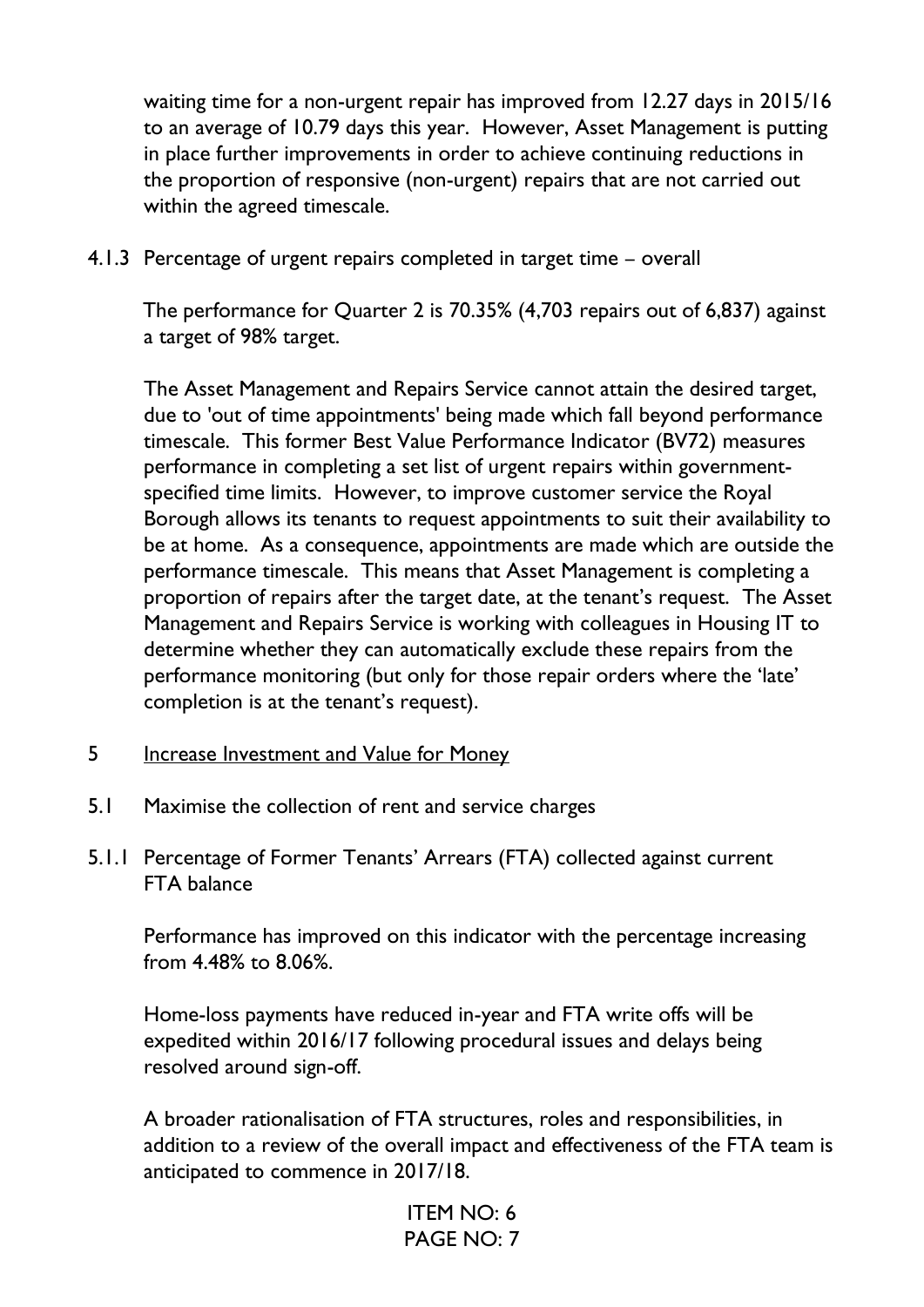### 6 Regeneration & Delivering New Homes

- 6.1 Delivery of new homes
- 6.1.1 Housing Revenue Account (HRA) property disposals

The target for the financial year is £1,000,000. Even though DRES is currently in the process of completing several disposals, no income has been received yet. We do not proactively look for land to dispose of. Land is only sold when we are approached by a resident requesting to buy the land; we only sell if it is of value to our tenants.

This revenue is particularly important for us to fund the Higher Value Property Levy (HVPL); the government has postponed the introduction of this tax but has stated they are still intending to put in place this manifesto commitment; to extend the Right to Buy to Housing Association tenants and for local authorities to pay for this policy through the HVPL. However, we still do not know how much this levy will cost us and whether we want to use reserves or have sufficient reserves to pay the bill, meaning the income from disposals could be invaluable to us as a source of income.

Joint Community Safety and DRES report

Background papers None

| <b>Report author:</b>                   | Louise Morris – Policy and Performance Manager<br>(Housing)                 |
|-----------------------------------------|-----------------------------------------------------------------------------|
| <b>Tel No:</b>                          | 020 8921 5318                                                               |
| Email:                                  | louise.morris@royalgreenwich.gov.uk                                         |
| <b>Report author:</b><br><b>Tel No:</b> | Jeremy Smalley – Assistant Director of Regeneration<br>020 8921 2244        |
| Email:                                  | jeremy.smalley@royalgreenwich.gov.uk                                        |
| <b>Reporting to:</b>                    | Peter O'Connell – Senior Assistant Director of Community<br><b>Services</b> |
| Tel:                                    | 020 8921 8192                                                               |
|                                         | <b>ITEM NO: 6</b>                                                           |
|                                         | PAGE NO: 8                                                                  |